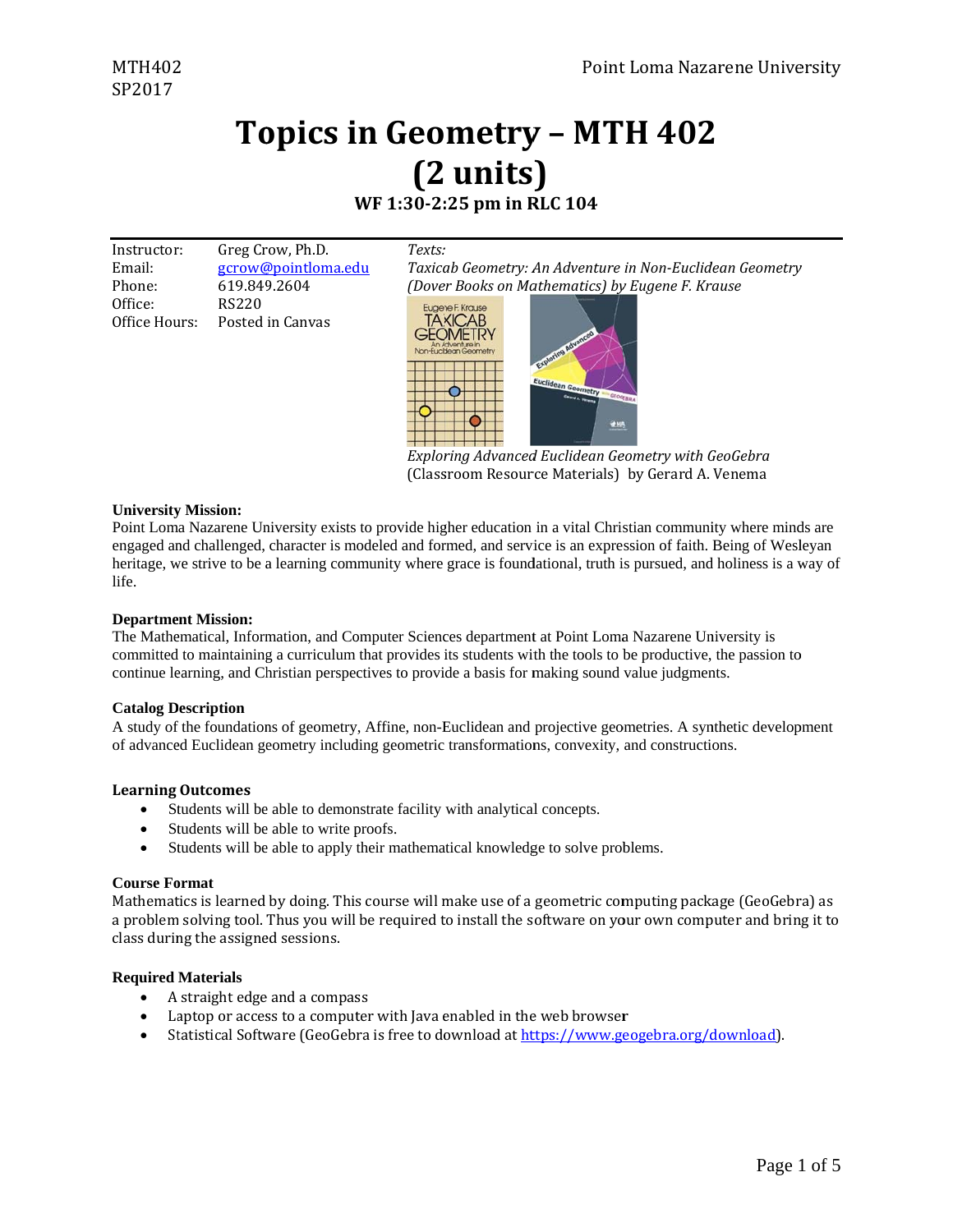#### **Grade Components**

| <b>Grade Components</b> | Percent |
|-------------------------|---------|
| Mid-Term Examination    | 20      |
| Final Exam              | 35      |
| First Portfolio         | 15      |
| Second Portfolio        | 30      |
| Total                   | 100     |

#### **Homework**

The homework is designed to allow you to master the concepts of Geometry; it is not an end in itself. Assignments will be announced on Wednesday and Friday. The work will be submitted as two portfolios. The first portfolio containing the Taxi-Cab problems will be submitted on or before Friday 24-February-2017. The second portfolio containing the problems from Euclidean Geometry will submitted on or before Friday 21-April-2017. The penalty for late work on each of the portfolio submissions will be a  $2^{n-1} \times 10\%$  deduction where  $n =$  the number of weekdays late. The day counter for late work begins at the start of class on the weekday it is due. For example, a portfolio submitted at 3:30pm on the Monday after the due date will incur a two day late penalty deduction of 20%.

#### **Examinations and the Final Examination:**

There will be a Mid-Semester Examination and a comprehensive Final Examination. The Mid-Semester Examination and the Final Examination will include problems and questions over material assigned in the text, readings and handouts, as well as material presented in class. No examination shall be missed without prior consent or a well-documented emergency beyond your control. In such cases, all make-up exams will occur at 8:30 am on the Saturday between classes and Final Exam week. A score of zero will be assigned for an examination that is missed without prior consent or a well-documented emergency beyond your control.

#### **Grading Scale**

Grades are based on the number of points accumulated throughout the course with the following exception. A student must pass at least one of the Mid-Term Examination or the Final Examination in order to pass the class. That is, a score of  $60\%$  must be achieved on one of the Examinations, or else the final grade will be an F regardless of all other point totals. Approximate minimal percentages required to obtain a given grade are:

| Grading Scale in percentages | A | В                                                                              |  |
|------------------------------|---|--------------------------------------------------------------------------------|--|
|                              |   | $\ $ (87.5, 90.0) $\ $ (77.5, 80.0) $\ $ (67.5, 70.0)                          |  |
|                              |   | $\mid$ [92.5, 100] $\mid$ [82.5, 87.5] $\mid$ [72.5, 77.5] $\mid$ [62.5, 67.5] |  |
|                              |   | $[90.0, 92.5]$ $[80.0, 82.5]$ $[70.0, 72.5]$ $[60.0, 62.5]$                    |  |

#### Attendance:

Attendance is expected at each class session. In the event of an absence you are responsible for the material covered in class and the assignments given that day.

Regular and punctual attendance at all classes is considered essential to optimum academic achievement. If the student is absent from more than 10 percent of class meetings, the faculty member can file a written report which may result in de-enrollment. If the absences exceed 20 percent, the student may be de-enrolled without notice until the university drop date or, after that date, receive the appropriate grade for their work and participation. See http://catalog.pointloma.edu/content.php?catoid=24&navoid=1581#Class\_Attendance in the Undergraduate Academic Catalog.

If you miss  $10\%$  of the class, you will receive a warning. If you miss  $20\%$  of the class, you will be automatically de‐enrolled.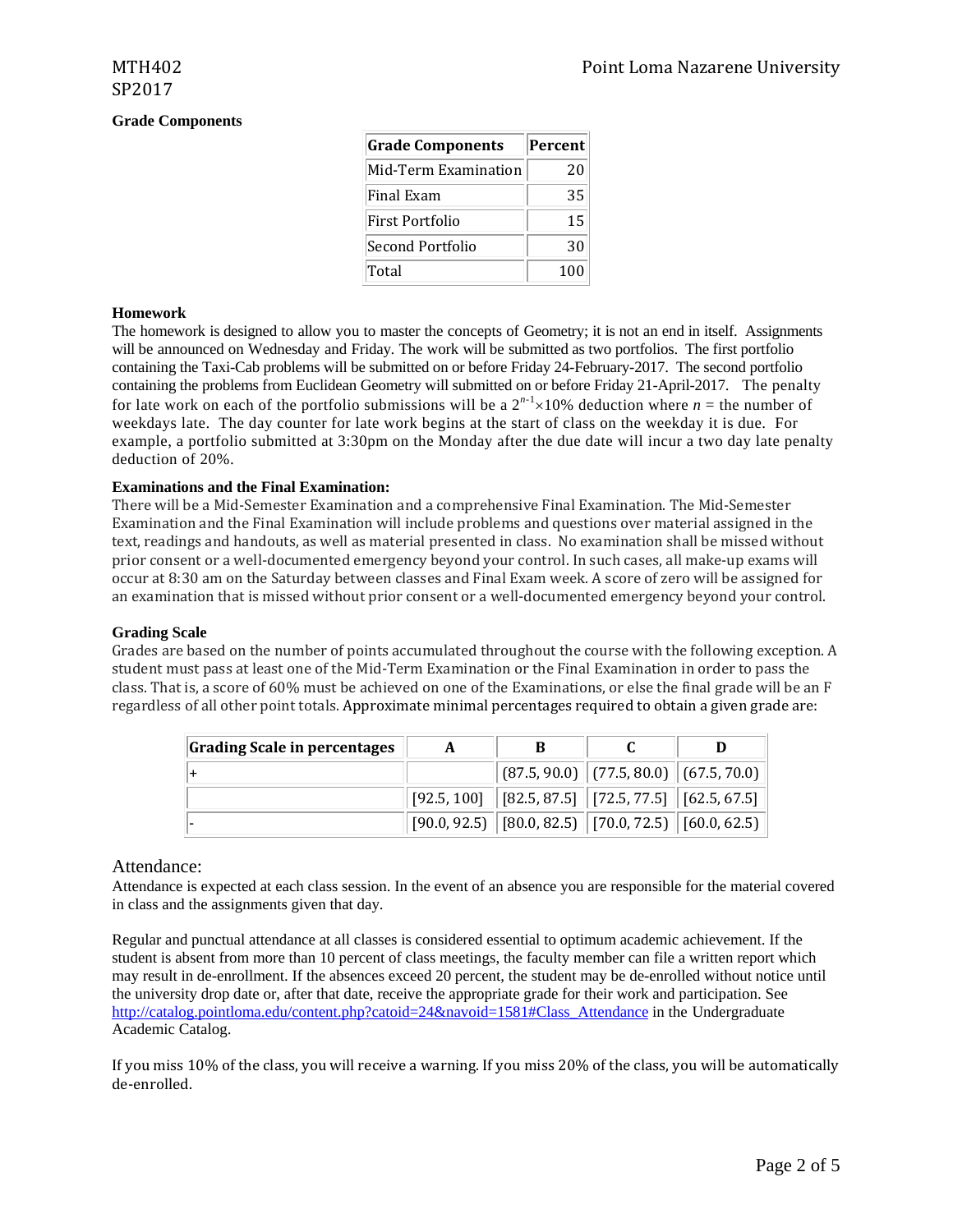# SP2017

#### **Class Enrollment:**

It is the student's responsibility to maintain his/her class schedule. Should the need arise to drop this course (personal emergencies, poor performance, etc.), the student has the responsibility to follow through (provided the drop date meets the stated calendar deadline established by the university), not the instructor. Simply ceasing to attend this course or failing to follow through to arrange for a change of registration (drop/add) may easily result in a grade of F on the official transcript.

#### **Academic Accommodations:**

If you have a diagnosed disability, please contact PLNU's Disability Resource Center (DRC) within the first two weeks of class to demonstrate need and to register for accommodation by phone at 619-849-2486 or by e-mail at DRC@pointloma.edu. See Disability Resource Center for additional information. For more details see the PLNU catalog: http://catalog.pointloma.edu/content.php?catoid=24&navoid=1581#Academic\_Accommodations

Students with learning disabilities who may need accommodations should discuss options with the instructor during the first two weeks of class.

#### **Academic Honesty:**

Students should demonstrate academic honesty by doing original work and by giving appropriate credit to the ideas of others. Academic dishonesty is the act of presenting information, ideas, and/or concepts as one's own when in reality they are the results of another person's creativity and effort. A faculty member who believes a situation involving academic dishonesty has been detected may assign a failing grade for that assignment or examination, or, depending on the seriousness of the offense, for the course. Faculty should follow and students may appeal using the procedure in the university Catalog. See

http://catalog.pointloma.edu/content.php?catoid=24&navoid=1581#Academic\_Honesty for definitions of kinds of academic dishonesty and for further policy information.

#### **Copyright Protected Materials**

Point Loma Nazarene University, as a non-profit educational institution, is entitled by law to use materials protected by the US Copyright Act for classroom education. Any use of those materials outside the class may violate the law.

#### **Credit Hour:**

In the interest of providing sufficient time to accomplish the stated course learning outcomes, this class meets the PLNU credit hour policy for a 2 unit class delivered over 15 weeks. Specific details about how the class meets the credit hour requirements can be provided upon request.

### **Final Exam: 1:30-4:00 pm on Friday May 5th, 2017**

The final exam date and time is set by the university at the beginning of the semester and may not be changed by the instructor. This schedule can be found on the university website and in the course calendar. No requests for early examinations will be approved. Only in the case that a student is required to take three exams during the same day of finals week, is an instructor authorized to consider changing the exam date and time for that particular student.

#### **The Final Exam is a Comprehensive Examination.**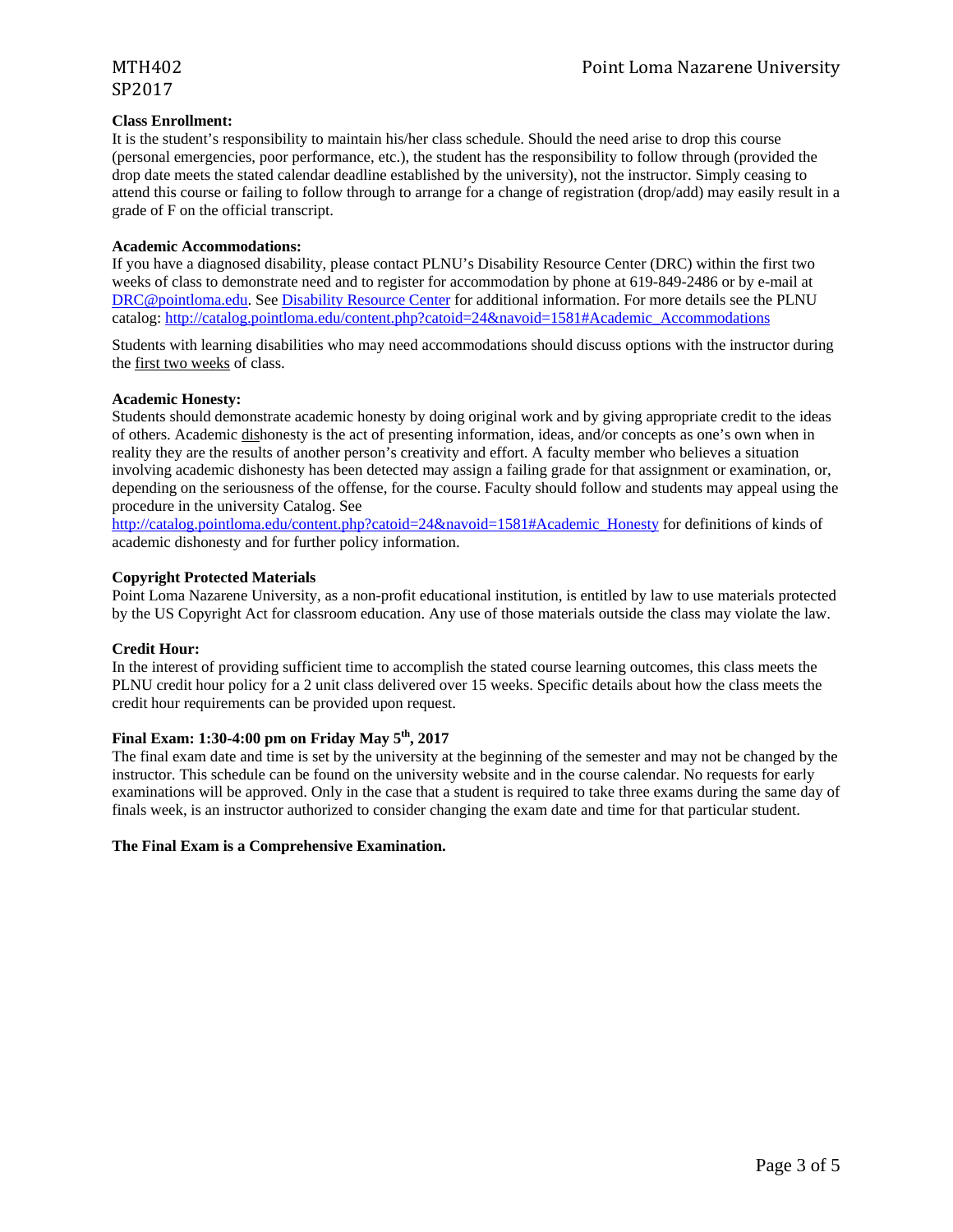# SP2017 and the set of the set of the set of the set of the set of the set of the set of the set of the set of the set of the set of the set of the set of the set of the set of the set of the set of the set of the set of th

## **Spring 2017 MTH402 Calendar**

|          | Sun | Mon                  | <b>Tues</b> | Wed                                                                          | <b>Thurs</b> | Fri                                                                          | Sat             |
|----------|-----|----------------------|-------------|------------------------------------------------------------------------------|--------------|------------------------------------------------------------------------------|-----------------|
| January  |     | 9<br><b>NSO</b>      | 10          | 11<br>Introduction to a Non-Euclidean Geometry<br>Taxicab Geometry Chapter 1 | 12           | 13<br>Taxicab Geometry Chapter 2                                             | 14              |
|          | 15  | 16<br><b>MLK Day</b> | 17          | 18<br>Taxicab Geometry Chapter 2                                             | 19           | 20<br>Taxicab Geometry Chapter 3                                             | 21              |
|          | 22  | 23                   | 24          | 25<br>Taxicab Geometry Chapter 3 & 4                                         | 26           | 27<br>Taxicab Geometry Chapter 4                                             | 28              |
|          | 29  | 30<br>Spiritual      | 31          | Taxicab Geometry Chapter 6<br>Renewal                                        | 2            | Taxicab Geometry Chapter 6<br>Week                                           |                 |
| February | 5   | 6                    |             | Introduction to GeoGebra<br>Venema: Section 1.2                              | q            | 10<br>Venema: Section 1.3                                                    | $\overline{11}$ |
|          | 12  | 13                   | 14          | 15<br>Venema: Section 1.4                                                    | 16           | 17<br>Venema: Section 2.2                                                    | 18              |
|          | 19  | 20                   | 21          | 22<br>Venema: Section 2.3                                                    | 23           | 24<br>Venema: Section 2.4<br>First Portfolio Due (Taxicab Geometry Problems) | 25              |
|          | 26  | 27                   | 28          | Venema: Section 2.5<br>Quad II Begins                                        | 2            | 3<br><b>Mid-Term Exam</b>                                                    |                 |